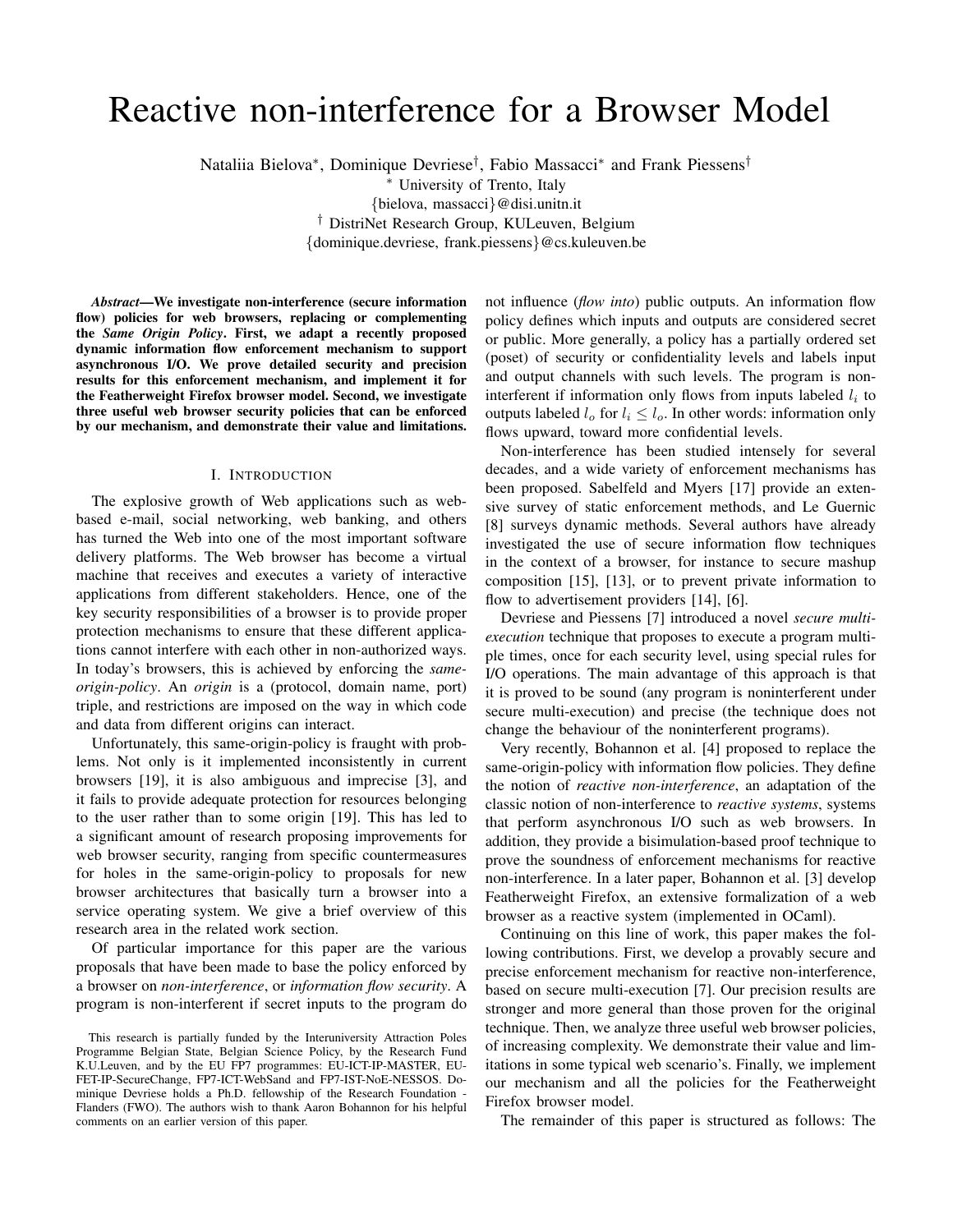next section describes the problem addressed in this paper. We summarize the results of Bohannon et al. used in the this paper in Section III. Section IV gives an informal overview of our approach and Section V provides a formal model where we prove our main precision and security results. Section VI presents a variety of useful policies that can be enforced by our mechanism. Finally, we provide related work, and conclude.

## II. PROBLEM STATEMENT

A browser interacts with a variety of web sites, and possibly executes JavaScript code downloaded from them. In order to make sure that these sites do not interfere in undesirable ways, today's browsers enforce the same-origin policy, an accesscontrol policy where browser resources are tagged with their origin, and access to resources is limited to code coming from the same origin. Origin is defined as a triple (protocol, host, port), so two origins are considered to be the same only if all the elements of their tuples are equal.

The same-origin-policy has many problems, and has been criticized by many authors [19], [11]. Some of the issues, such as the fact that different browser resources use different definitions of origin, can be considered implementation bugs or inconsistencies, and they could in principle be addressed without fundamentally changing the same-origin access control policy (even though, as Singh et al. point out [19], the incompatibility burden of such fixes can be substantial). While such issues are important, they are not what this paper is about.

Other limitations of the same-origin-policy are more fundamental, and do not seem to be solvable without significant changes to the policy enforced by the browser. In particular, there are several scenarios that indicate that a policy based on non-interference would have advantages over the current access control policy. A first, very simple, motivating example is a scenario where a website sends code to perform calculations on user private data.

*Example 1 (Tax Calculator):* Suppose the fictitious website http://taxcalc.com offers the service of pre-calculating the amount of tax in function of income, age, marital status and so forth. The service sends an HTML form for entering the user's information, and JavaScript code for calculating the tax based on the information entered in the form.

The user wants assurance that the information he enters does not leave his computer — not even to the website providing the service. The same-origin-policy does not offer any protection for this scenario since the origin of the script for calculating the tax is the same as the origin of the including page.

More fundamentally, if we assume that further interactions between the user and the website are essential (for instance to pay for the service), no access-control policy can provide this assurance: the script needs access to the private data to perform its function, and it needs access to the network to send invoicing information to the service. What is needed is an information flow enforcement mechanism that can ensure that the script cannot leak private information to the network.

*Example 2 (Flight ticket):* Consider an e-commerce site where users can order flight tickets. Obviously, the user will be fine with sharing some private information such as name, birth date and even credit-card information with the website. However, the user would like to have assurance that this information does not leak to other sites.

The same-origin-policy provides some protection for this scenario: it ensures that scripts running in the user's browser and belonging to web pages from other origins cannot access the information entered by the user. However, scripts that are part of the e-commerce web pages will have the same origin, so they can access and easily transmit information to other sites. This can be done by initiating an HTTP request to that other site where some information to be leaked is encoded in the URL or parameters of the request [10]. The script that leaks the information does not necessarily come from the trusted site, there are many ways in which malicious scripts can find their way into pages from trusted websites. Two common attack vectors are (1) cross-site scripting (XSS), where a vulnerability in the server software enables an attacker to inject scripts in the web pages served by the server [16], and (2) the inclusion of advertisements from third-party ad-providers; such advertisements are regularly implemented as scripts that run within the same origin as the including page [14].

An important additional challenge is that for many web applications, some form of information flow between origins is actually desired. So any proposed browser security policy should not block such information flows. It is, for instance, common to include content (e.g. images and scripts) from other origins in web pages. A strict non-interference policy would prohibit such techniques and hence be strongly incompatible with the current web.

The examples above illustrate that non-interference is a promising candidate for a (baseline) browser security policy, but two important problems need to be addressed.

First, an enforcement mechanism for non-interference at the level of the browser is needed. While several browser security countermeasures based on information flow security techniques have been proposed, none of them can enforce non-interference for the full browser and for a broad class of security lattices in a secure and precise way (see the Related Work section). This paper proposes an enforcement mechanism, and proves it secure and precise.

Second, non-interference is parameterized with a policy: a poset of security levels, and an assignment of such levels to browser inputs and outputs. Selecting suitable policies is a challenge. This paper analyzes several interesting policies and shows that they can securely handle the scenarios above, yet stay compatible with desired cross-origin information flows such as image and script loading.

## III. BACKGROUND

To address the first problem (the development of a general, secure and precise enforcement mechanism for a full browser), we need a formal model of a browser and a formalization of non-interference for such a model. This section summarizes work by Bohannan et al. on Featherweight Firefox [3] and reactive non-interference [4] that we build on in this paper.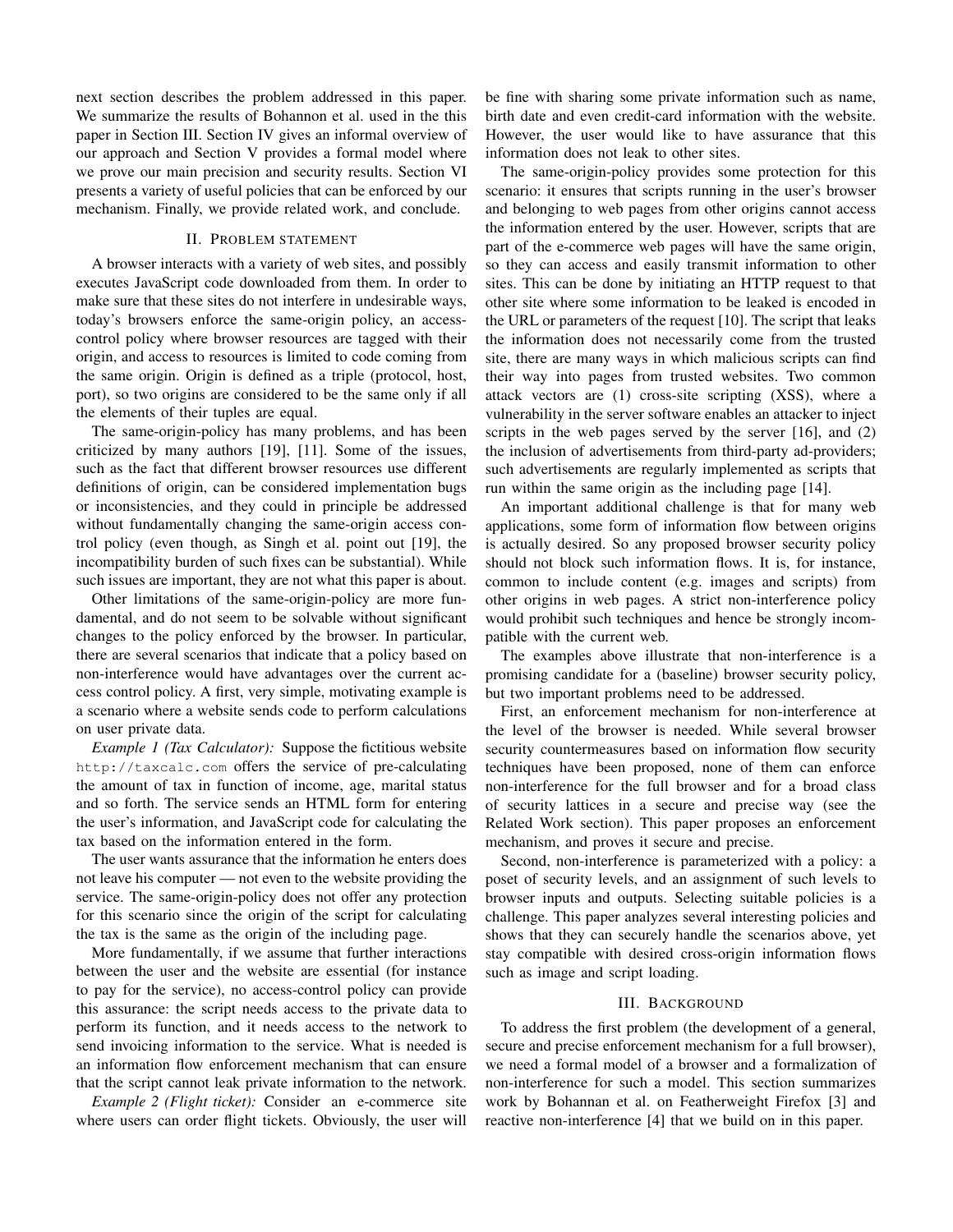## *A. Reactive systems*

At the highest level of abstraction, a browser is modeled as a *reactive system* [3], [4], a particular kind of automaton that reacts to inputs by changing state and emitting outputs.

*Definition 3.1:* A *reactive system* is a tuple

 $(ConsumerState, ProductState, Input, Output, \rightarrow)$ 

where  $\rightarrow$  is a labelled transition system whose states are  $State = ConsumerState \cup ProductState$  and whose labels are  $Act = Input \cup Output$ , subject to the constraints:

- for all  $C \in \text{ConsumerState}$ , if  $C \stackrel{a}{\rightarrow} Q$ , then  $a \in Input$ and  $Q \in ProductState$ ,
- for all  $P \in \text{ProductState}$ , if  $P \stackrel{a}{\rightarrow} Q$ , then  $a \in$ Output,
- for all  $C \in \mathit{ConsumerState}$  and  $i \in Input$ , there exists a  $P \in \text{ProductState}$  such that  $C \stackrel{i}{\rightarrow} P$ , and
- for all  $P \in \text{ProductState}$ , there exists an  $o \in \text{Output}$ and  $Q \in State$  such that  $P \stackrel{o}{\rightarrow} Q$ .

The system is idle and is waiting for inputs in consumer states, and it emits outputs in producer states. A reactive system can only handle one input event at a time (thus correctly modeling the fact that JavaScript event handlers are single threaded). The definition allows for non-termination: it is possible that the system never returns to a consumer state. We limit our attention in this paper to deterministic reactive systems.

Reactive systems transform streams of input events into streams of output events. A *stream* is defined as a coinductive interpretation of the grammar  $S ::= \{||s::S,$  where s ranges over stream elements. A coinductive definition of the grammar defines the set of finite and infinite objects that can be built with repeated applications of the term constructors, so a stream is a finite or infinite list of elements [9].

We use metavariables  $I$  and  $O$  to range over streams of inputs i and outputs o, respectively. The *behavior* of a reactive system in a state  $Q$  is defined as a relation between the input streams and output streams.

*Definition 3.2:* Coinductively define  $Q(I) \Rightarrow O$  (state Q) transforms the input stream  $I$  to the output stream  $O$ ) by the following rules, where  $C$  and  $P$  are respectively consumer and producer states:  $C(||) \Rightarrow$ 

$$
\frac{C \xrightarrow{i} P \qquad P(I) \Rightarrow O}{C(i:: I) \Rightarrow O} \qquad \frac{P \xrightarrow{o} Q \qquad Q(I) \Rightarrow O}{P(I) \Rightarrow o:: O}
$$

#### *B. Featherweight Firefox*

The notion of reactive system is very abstract. To analyze potential security policies, we use a browser model that concretizes the abstract states, inputs and outputs. The *Featherweight Firefox* browser model [3] does exactly that. It includes many browser features such as multiple browser windows; cookies; sending HTTP requests and receiving HTTP responses; essential HTML elements; building document node trees, and also the basic features of JavaScript. It is implemented as an executable model in OCaml.

Featherweight Firefox (FF) is a reactive system, with a much more detailed definition of the input and output events, and the internal state of the browser. Input

## TABLE I: Selected user and network I/O events.

| User           | load in new window(url)                         |
|----------------|-------------------------------------------------|
| input          | input_text(user_window, nat, string)            |
| User           | window opened                                   |
| output         | page_loaded(user_window, url, rendered_doc)     |
|                | page_updated(user_window, rendered_doc)         |
| <b>Network</b> | receive(domain, nat, cookie_updates, resp_body) |
| input          |                                                 |
| <b>Network</b> | send(domain, request_uri, cookies, string)      |
| output         |                                                 |

events can either come from the user (loading a URL in a new window load\_in\_new\_window, entering text in a text box input\_text, etc.), or from the network (receiving an HTTP response receive). Output events can be to the user (web page is updated page\_updated, window is opened window\_opened) or to the network (sending HTTP request send). The FF browser model defines precisely how the browser will react to these inputs by emitting outputs. Some of input and output events are shown in Table I.

The FF model is surprisingly rich. We will see examples including for instance the execution of event handlers implemented as scripts in an html page.

## *C. ID-security, or reactive non-interference*

It remains to define what it means for a reactive system (and hence FF) to be non-interferent. Bohannon et al. [4] propose a notion of *ID-security*, a termination insensitive variant of non-interference. We specialize their definitions to this case.

Let us assume that a poset of security levels is given. The predicate  $visible<sub>l</sub>(s)$  models what observers of security level l can see:  $visible<sub>l</sub>(s)$  is true iff the stream element s is visible to an observer at level l. First, we define what it means for two (input or output) streams to be equivalent up to level  $l$ .

*Definition 3.3:* Coinductively define  $S \approx_l^{ID} S'$  (S is IDsimilar to  $S'$  at l) with the following rules:

$$
\begin{array}{ccc}\n & \text{visible}_l(s) & S \approx_l^{ID} S' \\
\Box \approx_l^{ID} \Box & s :: S \approx_l^{ID} s :: S'\n\end{array}
$$
\n
$$
\begin{array}{ccc}\n\text{visible}_l(s) & S \approx_l^{ID} S' \\
\hline\n s :: S \approx_l^{ID} S' & \text{visible}_l(s) & S \approx_l^{ID} S' \\
 & S \approx_l^{ID} s :: S'\n\end{array}
$$

This definition is coinductive, meaning that the property holds on the largest possible set fixed under all the rules. We can now define when a reactive system is secure in a state Q.

*Definition 3.4:* A state Q is *ID-secure* or *(reactive) noninterferent* if, for all l,  $I \approx_l^{ID} I'$  implies  $O \approx_l^{ID} O'$  whenever  $Q(I) \Rightarrow O$  and  $Q(I') \Rightarrow O'$ .

The definitions in this section allow us to state our first goal for this paper: we want to build an enforcement mechanism ensuring that FF is reactive non-interferent.

#### IV. INFORMAL OVERVIEW

Our enforcement mechanism is based on a relatively new dynamic technique for achieving non-interference: secure multi-execution [7], [5], [12]. The core idea of this mechanism is to execute the program multiple times (one sub-execution of the program for each security level), and to ensure that (1)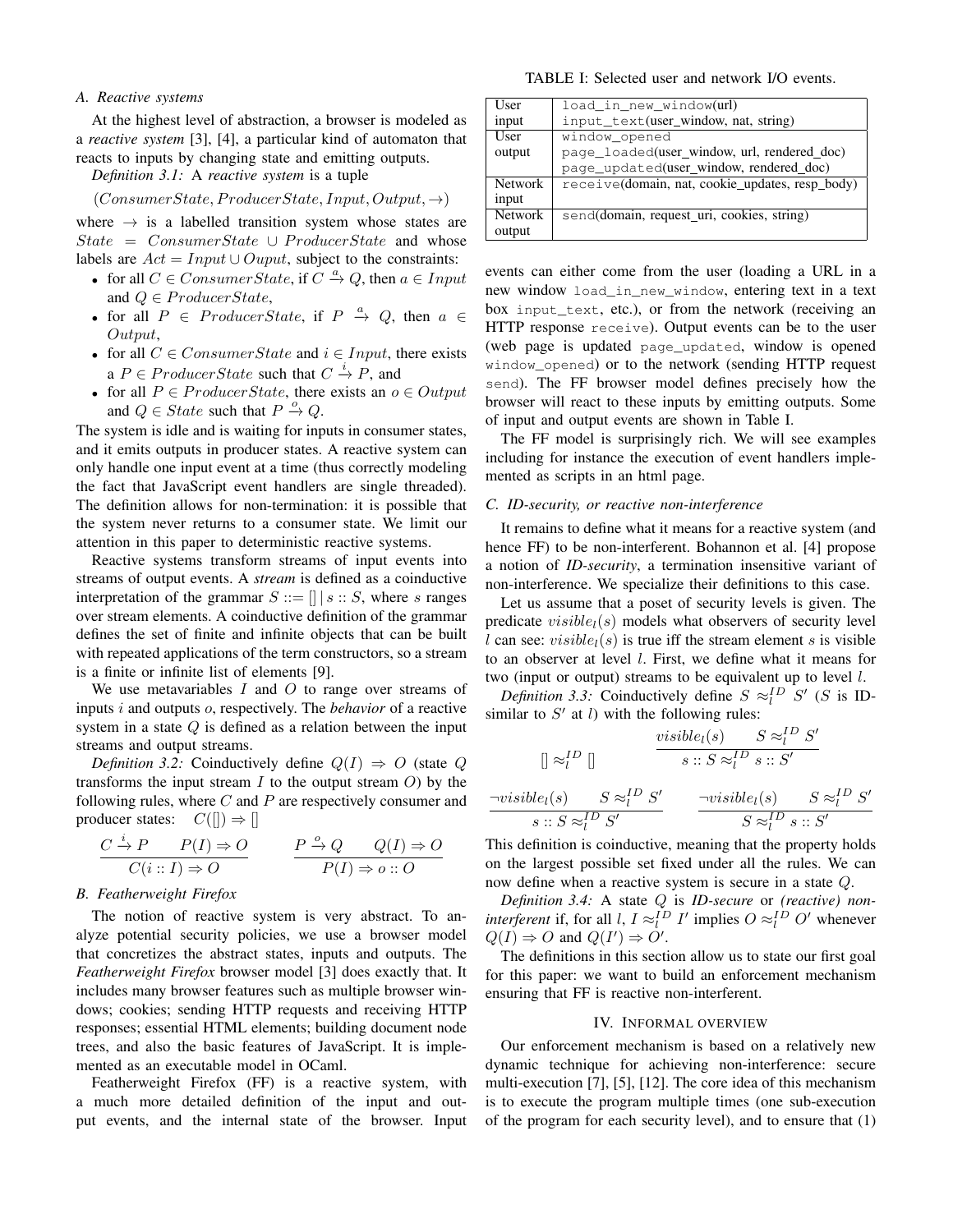```
1 var a = parseInt(document
2 .getElementById('a').value);
3 var b = parseInt(document
4 .getElementById('b').value);

6 document.getElementById('c').value = sum;
7 document.getElementById('banner')
8 .src = 'http://attacker.com?t=' + sum;
```
Fig. 1: JavaScript code example

outputs of a given level  $l$  are only done in the sub-execution at level  $l$ , and (2) inputs at level  $l$  are only done at level  $l$ (the sub-executions above  $l$  reuse the inputs obtained by level l; sub-executions not above l are fed a default value). So the sub-execution at level  $l$  only sees inputs of levels below  $l$  and its output could not have been influenced by inputs of a higher level. Non-interference follows easily from this observation.

Devriese and Piessens [7] have worked out this mechanism for a simple sequential programming language with synchronous I/O, and have proven its security and precision. Capizzi et al. [5] have implemented it at the level of operating system processes for the case of two security levels.

The mechanism we propose adapts this technique to reactive systems, and we prove its security (weaker than what Devriese and Piessens have shown in their setting: we lose terminationand timing-sensitivity), as well as its precision (stronger than the result by Devriese and Piessens: we show precision under much weaker assumptions).

Let us explain the mechanism by means of an example. Consider again the tax calculation example from Section II. The JavaScript code in Fig. 1 models the essence of this example: the user provides private inputs (two integers) in the text fields  $a$  and  $b$ , and the JavaScript code computes their sum and displays this in text field c. We can assume this JavaScript code is a part of an event handler that fires whenever the user changes the contents of a or b.

The code in Fig. 1 shows a potential attack: the script will leak the (secret) sum to "attacker.com" by sending an HTTP request to that domain with the secret as a parameter (setting the src property of an image HTML element in JavaScript will have as a side effect that the image is reloaded from the URL assigned to the src property). Recall that the JavaScript code was not necessarily endorsed by the tax calculation site. It could have been injected through a cross-site scripting (XSS) attack or hidden in an advertisement running on the page. Under a policy that assigns a high security level (H) to text field inputs, and a low security level (L) to all the outputs (including the one to "attacker.com"), this program is clearly not secure: high inputs leak to low outputs. Notice that all current browsers are vulnerable to such attack since a script gets assigned the same origin as the including page and hence is able to leak any (secret) user information.

Our enforcement mechanism runs several sub-executions of the web browser, one for each security level. Tables II and III show what happens at L and H sub-executions. The level of every input event is shown in column 1, while levels of output events are shown in column 2. The tables show which

#### TABLE II: Run of L sub-execution of the browser.

|   | load_in_new_window("http://taxcalc.com")             |                                                    |  |  |
|---|------------------------------------------------------|----------------------------------------------------|--|--|
|   | H.                                                   | window opened                                      |  |  |
|   | L                                                    | send("taxcalc.com", request_uri, cookies, )        |  |  |
|   | $receive("taxcalc.com", 0, cookie updates, doc(a=0,$ |                                                    |  |  |
|   |                                                      | $b=0$ , $c=0$ , $js$ inline))                      |  |  |
|   |                                                      | H   page_loaded(user_window("taxcalc.com"),        |  |  |
|   |                                                      | $\frac{1}{\text{doc}(a=0, b=0, c=0, js_inline))}$  |  |  |
| Н | input_text(user_window("taxcalc.com"), 1, "2")       |                                                    |  |  |
|   | (further L input)                                    |                                                    |  |  |
|   |                                                      | send("attacker.com", request_uri, cookies, "?t=0") |  |  |
|   |                                                      |                                                    |  |  |

TABLE III: Run of H sub-execution of the browser.

|   | load_in_new_window("http://taxcalc.com") |                                                      |  |  |
|---|------------------------------------------|------------------------------------------------------|--|--|
|   | H                                        | window_opened                                        |  |  |
|   |                                          | send("taxcalc.com", request uri, cookies, ))         |  |  |
| L |                                          | $receive("taxcalc.com", 0, cookie updates, doc(a=0,$ |  |  |
|   |                                          | $b=0$ , $c=0$ , $js\_inline)$                        |  |  |
|   | H.                                       | page_loaded(user_window("taxcalc.com"),              |  |  |
|   |                                          | $doc(a=0, b=0, c=0, js_inline))$                     |  |  |
| Н |                                          | input_text(user_window("taxcalc.com"), 1, "2")       |  |  |
|   | н                                        | page_updated(user_window("taxcalc.com"),             |  |  |
|   |                                          | $doc(a=0, b=2, c=2, )$                               |  |  |
|   | ΗI                                       | window_opened                                        |  |  |
|   |                                          | send("attacker.com", request_uri, cookies, "?t=2")   |  |  |
| L |                                          | (further L input)                                    |  |  |
|   |                                          | send("attacker.com", request_uri, cookies, "?t=2")   |  |  |

events get suppressed. For instance, for the L sub-execution, the following events get suppressed: (1) the input events of level H (and also all output events that would have been the result of the input event), and (2) the output events at level H.

The offending output to "attacker.com" is suppressed, as the L sub-execution never gets the H input event where the user is typing secret data in the text box. In the tables, we show that even if the script would try to send the contents of  $a$  and b later in response to further L input, the actual output sent to "attacker.com" would only contain the sum of the default values in both text boxes. Notice the proposed mechanism also ensures that there are no implicit flows, since the low sub-execution (that is allowed to send) does not contain any high-level information (the user secret data). There is never *any* information flow from H inputs to L outputs.

#### V. FORMALIZATION

We propose to apply the secure multi-execution technique to a reactive system. Given an information flow policy, we build a new reactive system that is called a *wrapper*. The wrapper runs multiple *sub-executions* of the original reactive system: one for each security level. When it consumes an input event, it is passed to those sub-executions that are allowed to see it, i.e. the sub-executions at a level higher or equal than level of this event. A sub-execution produces output events only at the level of this sub-execution. Because of space constraints, proofs are provided in a separate technical report [2].

## *A. Secure multi-execution of reactive systems*

The information flow policy contains a partially ordered set of security levels  $(\mathcal{L}, \leq)$  and a function lbl :  $Act \rightarrow \mathcal{L}$ assigning security levels to all inputs and outputs of the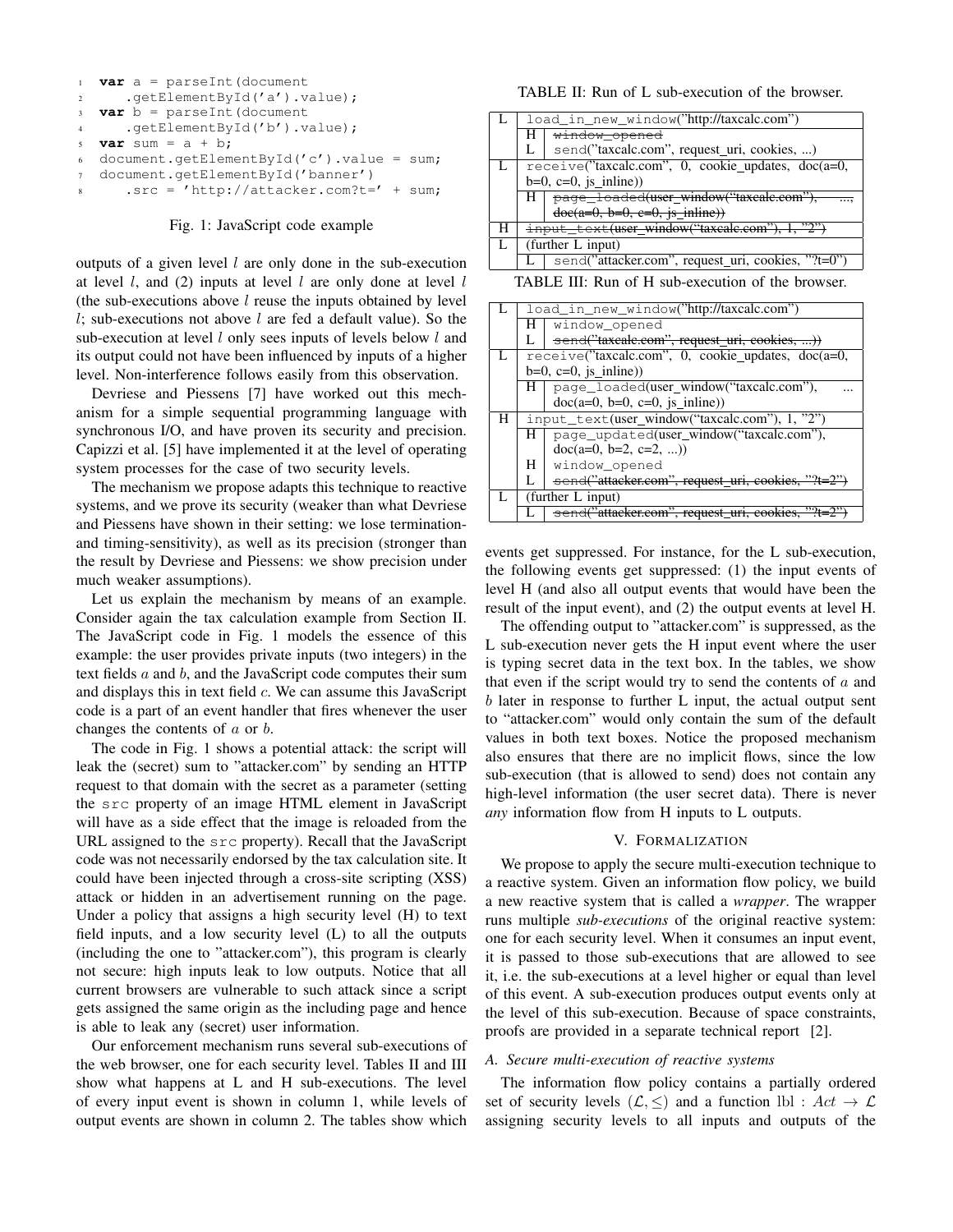$$
R(l) \stackrel{i}{\rightarrow} P_l \quad \text{if } \text{lb}(i) \le l \text{ then } R'(l) = P_l
$$
\n
$$
\text{LOAD} \quad \xrightarrow{\text{else } R'(l) = R(l) \text{ for all } l}
$$
\n
$$
(R, \emptyset) \stackrel{i}{\rightarrow} (R', Upper(i))
$$
\n
$$
\text{OUT-P} \quad \xrightarrow{R(l) \stackrel{o}{\rightarrow} P} \text{lb}(o) = l
$$
\n
$$
\text{OUT-C} \quad \xrightarrow{R(l) \stackrel{o}{\rightarrow} C} \text{lb}(o) = l
$$
\n
$$
\text{OUT-C} \quad \xrightarrow{(R, l :: L) \stackrel{o}{\rightarrow} (R[l \mapsto C], L)}
$$
\n
$$
\text{DROP-P} \quad \xrightarrow{R(l) \stackrel{o}{\rightarrow} P} \text{lb}(o) \ne l
$$
\n
$$
\text{DROP-P} \quad \xrightarrow{(R, l :: L) \stackrel{\rightarrow}{\rightarrow} (R[l \mapsto P], l :: L)}
$$
\n
$$
\text{DROP-C} \quad \xrightarrow{R(l) \stackrel{o}{\rightarrow} C} \text{lb}(o) \ne l
$$
\n
$$
\xrightarrow{(R, l :: L) \stackrel{\rightarrow}{\rightarrow} (R[l \mapsto C], L)}
$$

Fig. 2: Semantics for secure multi-execution of a reactive system.

reactive system. The output  $\cdot$  is invisible at all levels, and can be used to represent internal activity of the system. (For instance to return from a producer state to a consumer state without producing real output [4].)

A state of the wrapper is a tuple  $(R, L)$ , where

- $R$  is a function mapping security levels to states of the reactive system,  $R : \mathcal{L} \to State$ .  $R(l)$  is the state of the sub-execution at level *l*.
- $L$  is the list of the levels of all the sub-executions that are in producer state (you can think of it as the scheduler's *ready queue*).

States  $(R, \emptyset)$  are consumer states of the wrapper and states  $(R, L)$  with  $L \neq \emptyset$  are producer states. The initial state of the wrapper is a state  $(R, \emptyset)$  such that for all  $l \in \mathcal{L}$ , the state  $R(l)$ is the initial state of the original reactive system.

Fig. 2 shows the semantics of the wrapper. When a new input event  $i$  arrives, it is passed to the copies at the levels in  $Upper(i)$  (defined as a list of security levels higher or equal than the level of  $i$ ), and the wrapper makes a transition to a producer state ([LOAD]). Once the wrapper is in producer state  $(R, l :: L)$ , it gives the sub-execution at level l a chance to proceed. If this sub-execution produces an output at level  $l$ , the wrapper outputs it ([OUT-P] and [OUT-C]), otherwise a silent output  $(\cdot)$  is produced instead ([DROP-P] and [DROP-C]). If the sub-execution at the level  $l$  reaches a consumer state, then this level is removed from  $L$  ([OUT-C] and [DROP-C]).

It is intuitively clear that this construction guarantees noninterference. Output at level  $l$  is only produced from the subexecution at level  $l$ , which only gets input at level  $l$  or lower, so leaks from higher levels are impossible. On the other hand, the sub-execution at level  $l$  receives identical input on level  $l$  or lower. Therefore, if the program is non-interferent, then our wrapper still produces the same output as the original. It is possible that the order of outputs will be reordered though. We will discuss both of these aspects (*security* and *precision*).

#### *B. Security*

First, we show formally that our technique guarantees noninterference: for any reactive system and any information flow policy, our wrapper will never produce information leaks.

Bohannon et al. proposed a bisimulation-based proof technique based on *ID-bisimulation* relation (written ∼l)[4, Definition 4.1]. Our proof is based on the key theorem of Bohannon et al.[4, Theorem 4.5] stating that if  $Q \sim_l Q$  for all l, then Q is ID-secure. In order to obtain ID-bisimulation relation on the wrapper states, we propose a definition of  $l$ -similarity.

*Definition 5.1:* The state of the wrapper  $(R_1, L_1)$  is lsimilar to the state  $(R_2, L_2)$  (written  $(R_1, L_1) \approx_l (R_2, L_2)$ ) iff a)  $R_1 \approx_l R_2$  meaning  $\forall l' \leq l : R_1(l') = R_2(l')$ , and b)  $L_1|_l = L_2|_l$ , where  $L|_l$  represents the list of levels  $l'$  in  $L$ such that  $l' \leq l$ .

Then we have proved the following key lemma.

*Lemma 5.1:* The l-similarity relation is an ID-bisimulation. Since for every state  $(R, L)$  of the wrapper we have  $(R, L) \approx_l (R, L)$ , we can finally use the Theorem 4.5 from [4] and prove the security theorem.

*Theorem 5.1 (Security):* All the states of the wrapper are ID-secure.

#### *C. Precision*

On the other hand, we need to prove that our enforcement mechanism is precise: since it will sometimes modify the behaviour of programs, we need to prove that it does this in a sensible way, i.e. it does not observably modify behaviour for programs that already are secure. We show precise formal results to explain exactly what we mean by this.

First, we need to define what we mean by saying that our enforcement mechanism *does not observably modify the behaviour of programs*. It is important to notice that even for well-behaved programs, the wrapper can change the relative order of output events at different security levels. We assume that any observer will only observe at a single security level. This assumption is valid for the policies we will consider in Section VI. Then, we define the observer-indistinguishable relation that relates input or output streams that "look the same" for observers at security level *l*. Like Bohannon et al., we use a coinductive definition to clearly specify this definition for infinite streams.

*Definition 5.2:* Define observer-indistinguishable<sub>l</sub> $(S, S')$ coinductively with the following rules:

observer-indistinguishable<sub>l</sub> $([], [])$ 

$$
\frac{\text{lb}(s) \neq l \qquad \text{observer-indistinguishable}_l(S, S')}{\text{observer-indistinguishable}_l(s::S, S')}
$$

 $\text{lbl}(s')$  $) \neq l$  observer-indistinguishable<sub>l</sub> $(S, S')$ 

observer-indistinguishable<sub>l</sub> $(S, s' :: S')$ 

observer-indistinguishable<sub>l</sub> $(S, S')$  $\overline{\text{observer-indistinguishable}}_l(s::S, s::S')$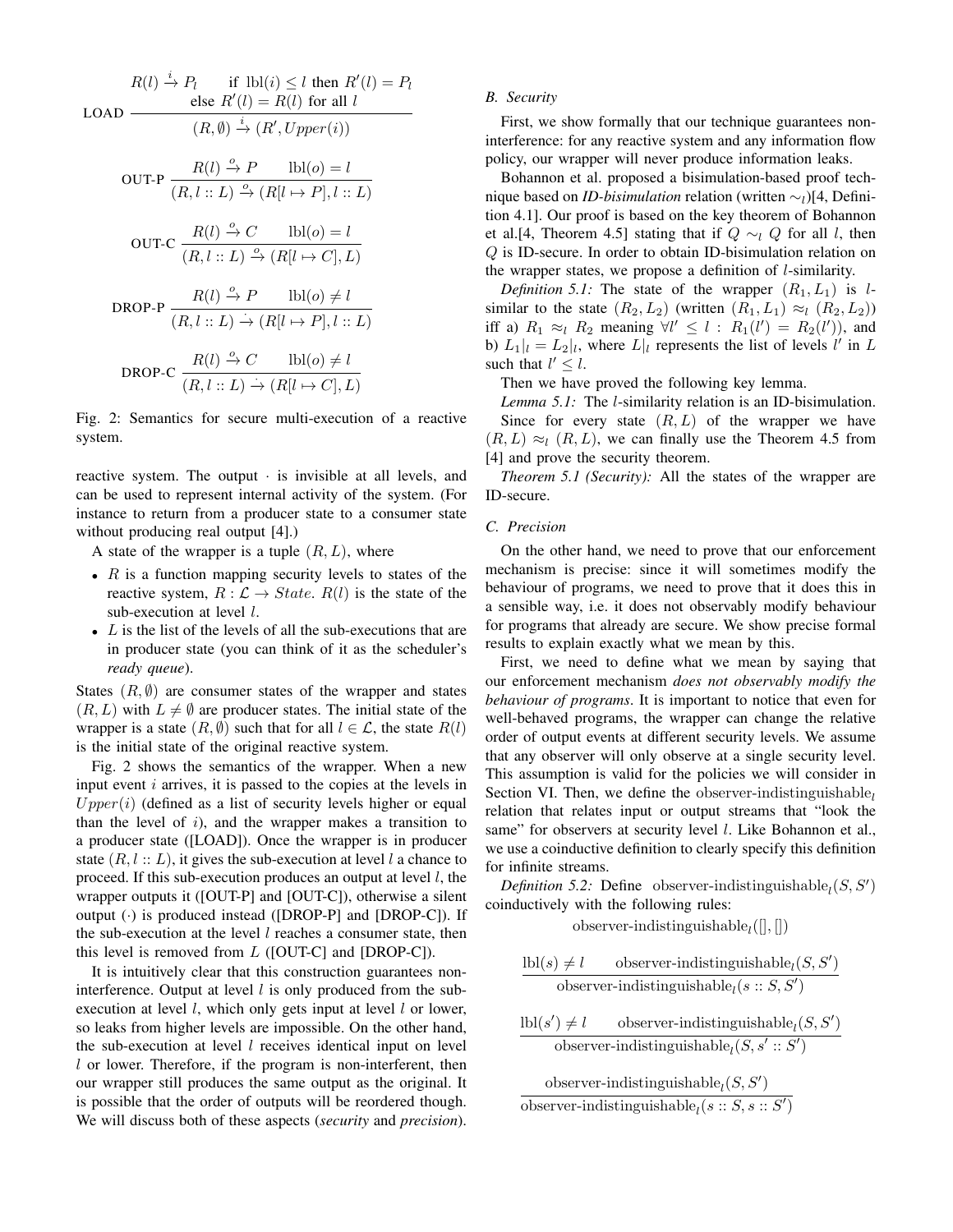This notion is weaker than Bohannon et al.'s ID-similarity. In fact, we have the following result:

 $Lemma 5.2: If  $O$$  $\approx_l^{ID}$  0', , then: observer-indistinguishable<sub>l</sub> $(Q, O')$  for all  $l' \leq l$ .

Another notion we need is the projection of a finite stream at a certain security level l. The projection function  $\pi_l$  removes from the stream those events that are at a level not below l.

*Definition 5.3:* Define, for finite  $I_0$ 

$$
\pi_l([\mathbf{r}]) = [\mathbf{r}_l(i::I_0)] = \begin{cases} \pi_l(I_0) & \text{if } \mathrm{lbl}(i) \not\leq l \\ i::\pi_l(I_0) & \text{if } \mathrm{lbl}(i) \leq l \end{cases}
$$

Our enforcement mechanism produces observably equivalent outputs for those inputs for which the original reactive system is already "well-behaved" with respect to the security policy. We use the following precise definition:

*Definition 5.4:* Given a reactive system state Q and a finite input I and output O such that  $Q(I) \Rightarrow O$  we say that Q *behaves securely for input* I iff for all  $l \in \mathcal{L}$ , we have that  $Q(\pi_l(I)) \Rightarrow O_l$  with observer-indistinguishable<sub>l</sub> $(O, O_l)$ .

These are the definitions we need to state the first of our precision theorems. The following theorem is the most detailed result, and shows that for those inputs for which the reactive system behaves securely, the corresponding wrapper produces results that are observationally equivalent.

*Theorem 5.2 (Precision for individual runs):* Suppose a given reactive system state Q behaves securely for input I and  $Q(I) \Rightarrow O_Q$ . Define the corresponding wrapper  $W = (R_Q, L)$  with  $R_Q(l) = Q$  for all  $l \in \mathcal{L}$ ,  $L = \emptyset$  if  $Q \in \mathit{ConsumerState}$  and  $L = \mathcal{L}$  if  $Q \in \mathit{ProductState}$ . For  $O_W$  such that  $W(I) \Rightarrow O_W$ , we have that  $O_Q \approx^{obs} O_W$ .

This theorem is actually not a typical precision result for an information flow enforcement technique, because it does not require non-interference of the original system, as would be more typical (see e.g. Devriese and Piessens [7]). Instead, the theorem gives a sufficient condition for an individual execution to "behave securely" and produce observationally equivalent results. However, we can show that the previous theorem is stronger, by showing that if the original system was noninterferent, then all of its executions "behave securely".

*Lemma 5.3:* If a given reactive system state Q is ID-secure, then it behaves securely for any input I.

This lemma easily leads to the following, more classical, precision theorem.

*Theorem 5.3 (Precision):* Suppose a given reactive system state Q is ID-secure, and  $Q(I) \Rightarrow O$ . Define the corresponding wrapper  $W = (R_Q, L)$  with  $R_Q(l) = Q$  for all  $l \in \mathcal{L}, L = \emptyset$ if  $Q \in \mathit{ConsumerState}$  and  $L = \mathcal{L}$  if  $Q \in \mathit{ProductState}$ . For O' such that  $W(I) \Rightarrow O'$ , we have that  $O \approx^{obs} O'$ .

The stronger result is important in practice. Featherweight Firefox (without secure multi-execution) is never ID-secure: even if all scripts that have been loaded up to now behaved fine, somewhere in the future a malicious script might be loaded that leaks information. So the classical precision theorem does not apply, and it does not allow us to conclude precision for runs of the browser that actually behave well.

So what we need is a theorem that says: if the run of the browser up to some point behaved well, then our enforcement will not modify that run in an observable way. This is exactly what our first precision theorem does.

Note that we are only talking about precision here: security is never at stake. Featherweight Firefox with our enforcement mechanism will always be ID-secure. The point here is that we want to relate the behavior of the secured browser with the unsecured one, and this cannot be done with a classical precision theorem.

#### VI. INFORMATION FLOW POLICIES

We have implemented our information flow enforcement technique for Featherweight Firefox model in OCaml<sup>1</sup>. This implementation allows us to demonstrate valuable information flow policies for web browsers. The three basic policies we show demonstrate on the one hand the power of information flow policies, allowing us to define precisely the property that we want to enforce. On the other hand, our examples show that it is our technique that enforces the policies in a way that non-complying programs are dealt with as precisely as possible.

## *A. Policy 1: High/Low Policy*

A first, very simple but useful policy that can be enforced classifies all user inputs as H and all network outputs as L. This is essentially the policy we used in Section IV to explain our enforcement mechanism.

According to this simple High/Low policy, no public outputs are possible after secret inputs. It might seem that this will block any request to a website. But this is not the case. Intuitively, the reason why the request to "attacker.com" is being blocked is that it is made in response to a user input event, which is considered a private (H) information by our policy. Toward observers on the L security level, the policy enforcement therefore replaces this behavior by default behavior coming from the L execution, which is kept under the illusion that no user input has occurred.

Note that this policy is a very simple information flow policy, but already achieves something that previously was not possible. We can run a website making sure that certain user information is never leaked. For example, we can think of a "Keep all information in this field inside my browser" button that you can push to prevent information entered into a field from leaving your browser. The browser's policy enforcement could then use an enforcement technique like ours to guarantee security of the information, and in many cases without affecting the further behaviour of the site.

#### *B. Policy 2: Separating origins*

The airplane tickets e-commerce site example is more typical for a general web site. In this scenario, a level of trust is assumed between the user and the company hosting the ticketing website, in order for the ticketing company to provide useful information or services. Nevertheless, the

<sup>1</sup> It can be accessed here: http://disi.unitn.it/∼bielova/sme-firefox.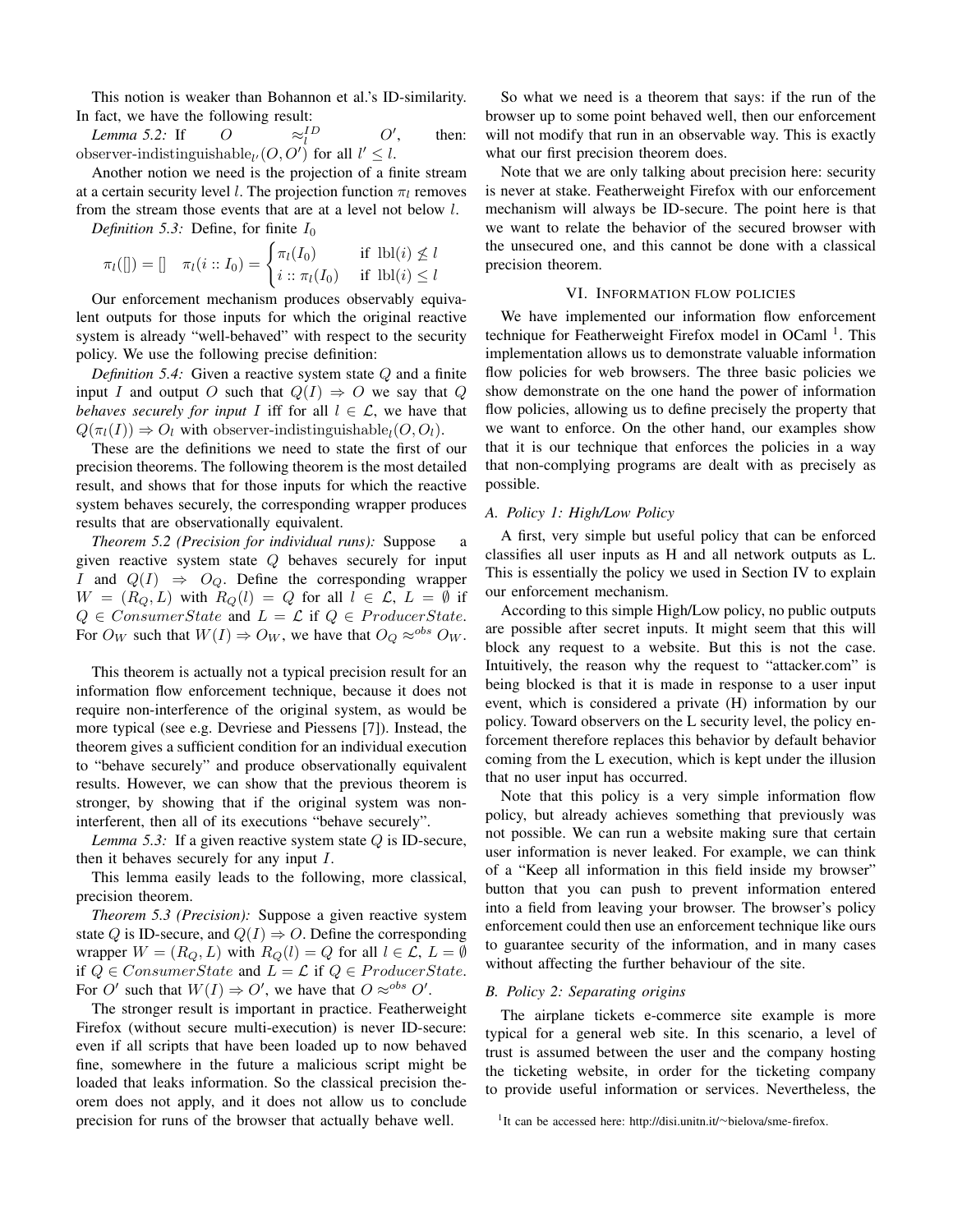TABLE IV: Origin separation policy

| User    | $load$ in new window $()$      |        |
|---------|--------------------------------|--------|
| input   | input_text(user_window(dom), ) | M(dom) |
| User    | window_opened                  | H      |
|         | page_loaded()                  | H      |
| output  | $page\_update(d)$              | н      |
| Network | receive(dom, )                 | M(dom) |
| input   |                                |        |
| Network | $send(dom, \ldots)$            | M(dom) |
| output  |                                |        |

TABLE V: Origin separation policy.  $M1 = M("air.com")$ , M2 = M("attacker.com").

| L  | load_in_new_window("http://air.com") |                                                                   |                                                   |  |  |
|----|--------------------------------------|-------------------------------------------------------------------|---------------------------------------------------|--|--|
|    | L                                    | H                                                                 | window_opened                                     |  |  |
|    |                                      |                                                                   | M1 send("air.com", request_uri, cookies, ""))     |  |  |
|    | H                                    |                                                                   | H   window_opened                                 |  |  |
|    |                                      |                                                                   | M1 send("air.com", request_uri, cookies, ""))     |  |  |
| M1 |                                      | $receiving("air.com", \overline{0}, \overline{0}$ cookie_updates, |                                                   |  |  |
|    |                                      | $doc(age=0, )$                                                    |                                                   |  |  |
|    |                                      | $M1$ H                                                            | page_loaded(user_window, "http://air.com",        |  |  |
|    |                                      |                                                                   | $\text{doc}(\text{age=0}, \ldots)$                |  |  |
|    | H                                    | $H^-$                                                             | page_loaded(user_window, "http://air.com",        |  |  |
|    |                                      |                                                                   | $doc(age=0, )$                                    |  |  |
| M1 | input_text(user_window, 0, "25")     |                                                                   |                                                   |  |  |
|    |                                      | HΙ                                                                | $page$ updated(user window, doc(age= $25$ , ))    |  |  |
|    |                                      | HΙ                                                                | window_opened                                     |  |  |
|    | M1                                   |                                                                   | M1 send("air.com", request_uri, cookies, "?t=25") |  |  |
|    |                                      | H <sub>1</sub>                                                    | window_opened                                     |  |  |
|    |                                      |                                                                   | M2 send("attacker.com", request_uri, cookies,     |  |  |
|    |                                      |                                                                   | $\rightarrow 25$                                  |  |  |
|    |                                      | H <sub>1</sub>                                                    | page_updated(user_window, doc(age=25, ))          |  |  |
|    |                                      | H <sub>1</sub>                                                    | window_opened                                     |  |  |
|    | Н                                    | M1                                                                | send("air.com", request_uri, cookies, "?t=25")    |  |  |
|    |                                      | H.                                                                | window_opened                                     |  |  |
|    |                                      | M2                                                                | send("attacker.com", request uri, cookies,        |  |  |
|    |                                      |                                                                   | $\rightarrow 25$                                  |  |  |

standard same-origin-policy (SOP) is not sufficient as it allows (in practice) this data to be sent anywhere.

We believe that the basic model of SOP is actually correct. When a user enters information on a website, it is typically his intent to disclose this information to the owner of that website, but not others. Likewise, information received from a website can be trusted to be sent back to this website but not to others.

A somewhat evident idea here is to use a security lattice with three types of levels: L,  $M(dom)$  for any domain  $dom$ and H. The L and H levels are smaller resp. bigger than all others and the M(...) domains are mutually incomparable. The M(dom) level is assigned to all network events originating from or going to this domain and to all user input events that contain information destined for a page on this domain. Output events going to the user are classified as H. This policy is summarized in Table IV.

Table V shows the execution of a prototypical airline ticketing website script under origin separation policy. A level of input event is in column 1, a level of sub-execution that receives this input is in column 2, and a level of an output is in column 3. We see that network output to "air.com" is now permitted to be influenced by information from user input.

Something interesting happens when we consider a page

that tries to download a third-party script at page load time. Imagine that upon receiving an HTTP response receive (at level M1), the browser attempts to send the request for a third-party script (or image) at "remote.com". Our policy marks input event receive as information that must be revealed only to the "air.com" domain. Hence the request to the "remote.com" should not be sent.

Of course, there is a good reason why the receive event should be classified at this level. If we suppose the page that is received represents the third step in the airline ticket purchasing process, and contains a summary of all data previously input by the user, then this is clearly information that we want to protect and the policy is correct to not allow this info to leak to third-party sites.

There is a tendency in information flow research to quickly turn to declassification [18] in such situations. Such techniques allow higher security information to be disclosed at lower levels under certain conditions. Declassification typically requires involvement from the sandboxed code and necessarily introduces extra complexity and weakens security guarantees. In our case, we are looking for a mechanism that can be transparently applied to existing code and declassification is not the best solution.

In fact, the problem in our example is that our information flow policy is not fine-grained enough. If we want to refine the SOP retaining maximum compatibility, we need to define a policy that does a better job of formalizing the assumptions in the current web security model. In this case, the policy does not capture the implicit notion that an HTML document contains information at different confidentiality levels. If the document specifies that it requires a certain script to function then this information must be permitted to leak to the website serving the script. In the next subsection, we discuss how this is possible without disclosing the entire document.

# *C. Policy 3: Sub-input-event security policies*

The key to solving the issue is to assign different labels to different parts of a single input event. One simple solution is to model such an input event as a number of separate input events, so that we can give each of these parts a different level. Then our enforcement mechanism and our security and precision theorems can be applied as before. An alternative, more intuitive way of thinking about this splitting of an input event (where different levels can see a different subset of the parts of the split event), is to consider security-level dependent projections that project an input event on the part of the event visible to a specific level. Space limitations keep us from discussing this policy in more detail. An extensive discussion can be found in the technical report [2]. With these final refinements, our approach realizes a substantial improvement over the standard SOP, while maintaining compatibility with typical cross-origin interactions in modern web applications.

## VII. RELATED WORK

There is a large body of related work on information flow security in general, or on web security techniques in